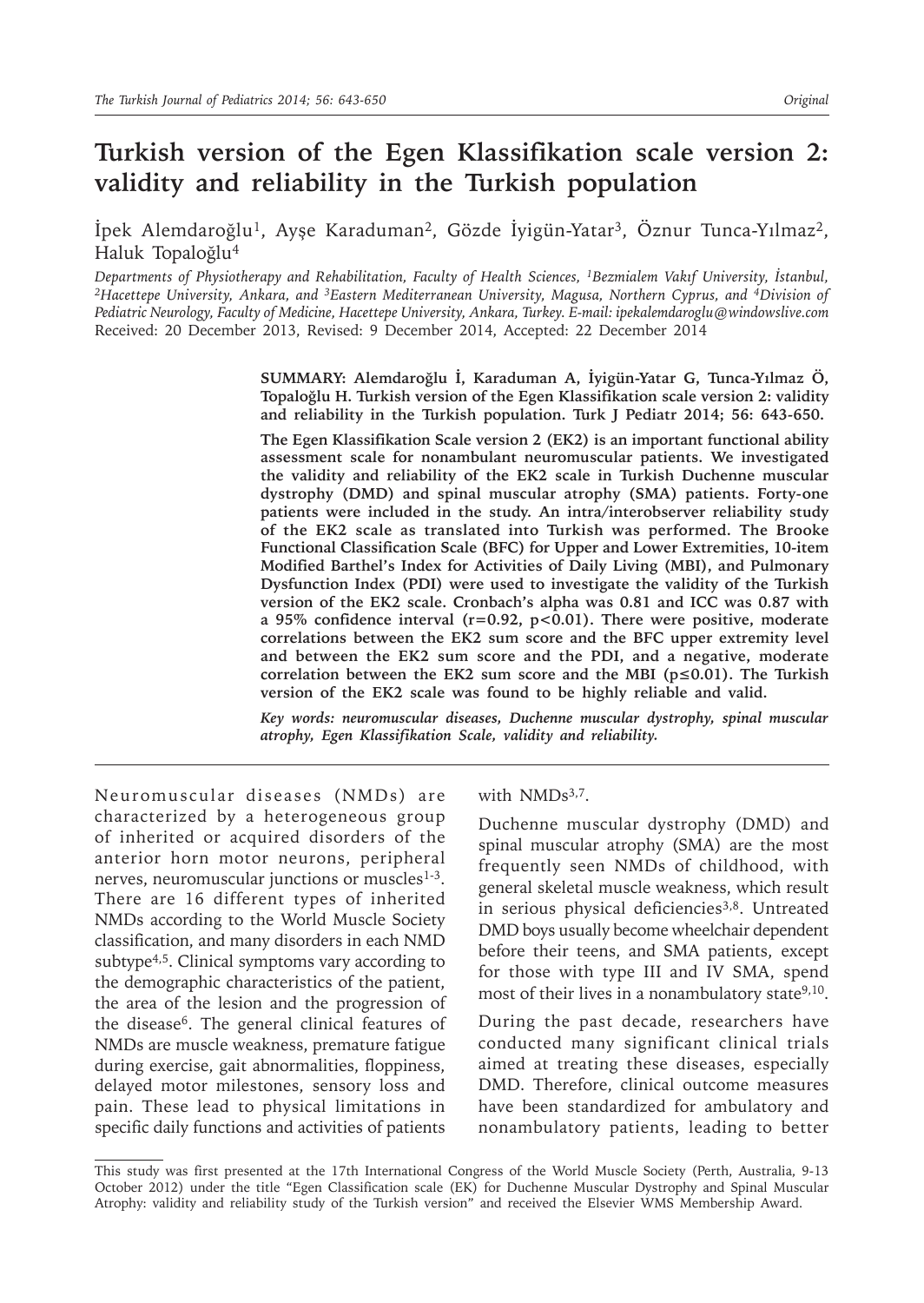assessments and results in terms of the efficacy of new drugs $11,12$ . Although clinical trials to find a cure for both ambulant and nonambulant patients by targeting the molecular genetic structure of these diseases are ongoing, there is still a lack of sufficient evidence in the literature regarding the effectiveness of the new drugs. Therefore, there is a need for reliable and valid outcome measures for nonambulant patients as well $11, 14, 15$ .

The Egen Klassifikation Scale version 2 (EK2) is an important functional ability assessment scale for severely affected patients with neuromuscular disorders. The original version of the Egen Klassifikation Scale (EK) was developed by Steffensen et al.<sup>16</sup> in 2001, largely to meet the need for a detailed functional scale including daily activities for patients in the nonambulatory stages of DMD and SMA. It was updated by adding new categories addressing the need to evaluate daily functioning. EK2 was found to be valid and reliable, and the categories of the EK2 total score were found to be discriminative between both the levels of functional loss and the prognosis for these two genetic disorders<sup>12,16-19</sup>.

The EK scale was originally developed in Danish; two definitive validated translations have been made, in English and Spanish<sup>13</sup>. A Turkish translation and cultural adaptation of the EK2 scale would meet the needs of professionals working in this field in our country.

The purpose of this study was to develop such a cultural adaptation and investigate the validity and intra/interobserver reliability of the resultant Turkish version of the EK2 scale for nonambulatory DMD and SMA patients.

# **Materials and Methods**

The study was performed in a referral center for the rehabilitation of patients with neuromuscular disorders in Turkey. The necessary written approval was obtained from the creator of the EK scale, Birgit Steffensen of Rehabiliterings Center for Muskelsvind, Denmark. Ethical approval was obtained from the Hacettepe University Noninvasive Clinical Research Ethics Committee, with the protocol number HEK 09/48.

A total of 41 patients who had a genetically confirmed diagnosis of DMD or SMA from a

pediatric neurologist were included in the study. The inclusion criteria were: 1) willingness to participate in the study; 2) age in the range of 2-25; 3) inability to ambulate without assistance; and 4) wheelchair dependency. Patients with severe communication and cooperation problems were excluded from the study. All patients or parents of the patients signed consent forms to participate in the study.

The English version of the EK2 scale was translated into Turkish by two physiotherapists who are experts in their field. The two translations were examined by four expert physiotherapists and converted into a single scale. The final form of the translated scale was back translated into English by an expert who is a native speaker of English and is working in a profession outside of health care. The English translation of the scale and the original form were compared. Necessary adjustments were made after consensus by the committee on the back-translated form. The back translation was presented to the creator of the scale, and after obtaining approval, a pilot study was performed on 10 patients for cultural adaptation. The Turkish version of the EK2 scale was readied for use on patients after adapting the misunderstood terms on the basis of Turkish culture.

Demographic characteristics including the age (in years) and diagnosis of the patients were recorded before performing the assessments. The pretest study of the Turkish version of the EK2 scale was performed on 5 patients and the interobserver and intraobserver reliability studies were performed on all 41 patients afterward. An evaluator used the scale to assess the same patients twice, with a 1-week interval, to investigate intraobserver reliability. Two different evaluators used the scale to assess the same patients separately, with a 1-week interval, to investigate interobserver reliability.

# *Characteristics of the EK2 scale*

The original EK scale initially contained 10 items and was developed to evaluate the ability to use a wheelchair, to transfer from a wheelchair, to balance in a wheelchair, to stand, to move the arms, to use the arms and hands for eating, to turn in bed, to cough and to speak, and to evaluate physical wellbeing<sup>16</sup>. In the EK2 version of the scale, 7 more items were added to those just described. The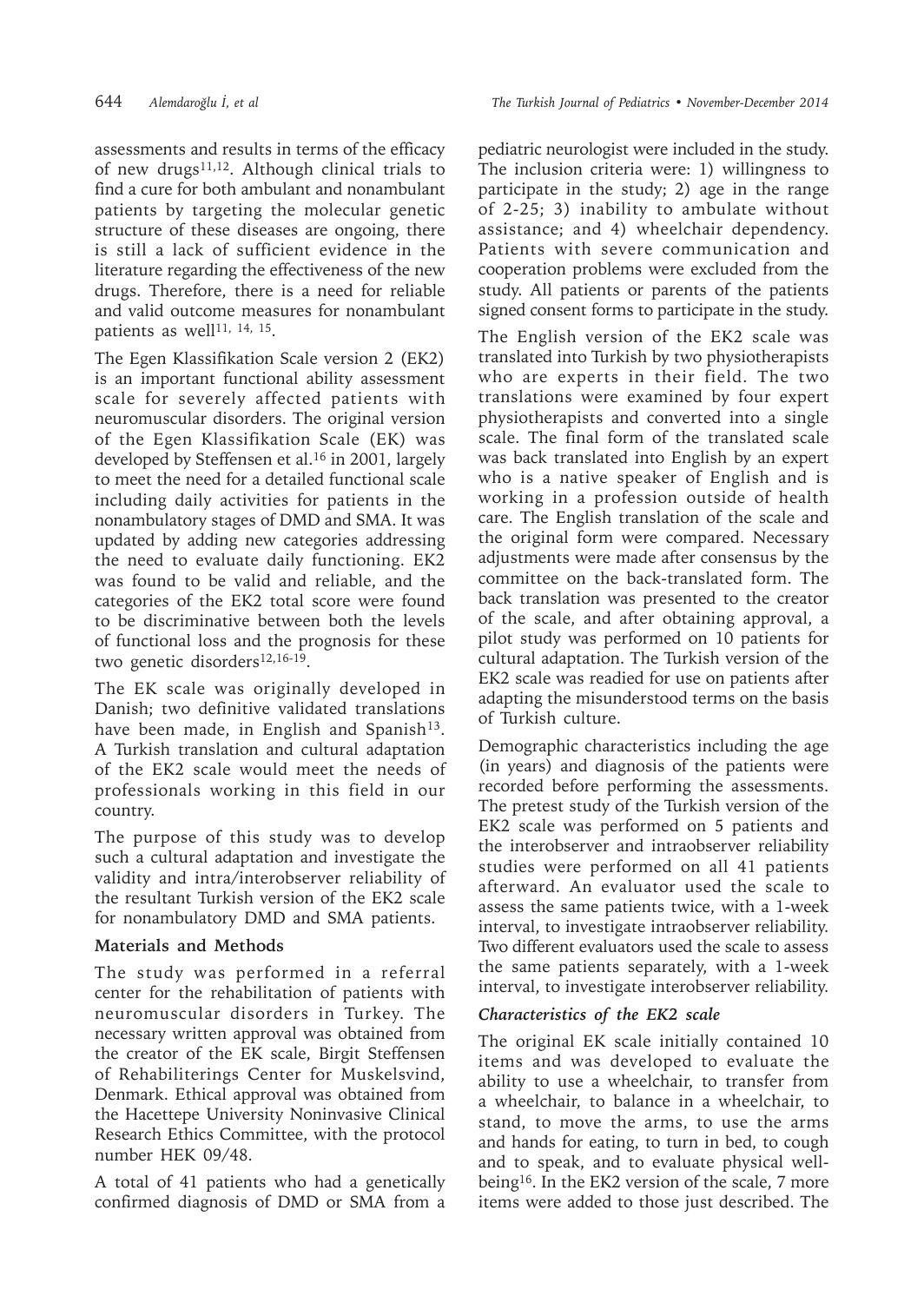additional items evaluate daytime fatigue, head control, ability to control a joystick, ability to eat various food textures, ability to eat a meal, ability to swallow and hand function. EK2 presents an ordinal scoring scale from 0 to 3, where the lower scores indicate higher levels of independent functioning and the higher scores indicate lower levels of functioning<sup>16</sup>. The sum of the items ranges between 0 and 51.

The EK2 scale has been shown to be related to muscular strength and pulmonary function as well as valid and reliable for DMD and SMA patients 16,17,20,21.

The Brooke Functional Classification Scale for Upper and Lower Extremities, the 10-item Modified Barthel's Index for Activities of Daily Living, and the Pulmonary Dysfunction Index were used as gold standards to investigate the validity of the EK2 scale in Turkish DMD and SMA populations.

## *Brooke Functional Classification Scale for the Upper and Lower Extremities (BFC)*

Brooke et al.22 were the first to describe BFC as a functional assessment scale for the upper and lower extremities in DMD patients. Vignos et al.<sup>23</sup> had much earlier produced a scale for the lower extremities only. The BFC Lower Extremity Scale classifies the functional status of DMD children from 1 (walks and climbs stairs without assistance) to 10 (confined to bed). The BFC Upper Extremity Scale designates 6 levels of functioning of the arms and hands: 1 (starting with arms at the sides, the patient can abduct the arms in a full circle until they touch above the head and can place a weight of 0.5 kg or more on a shelf above eye level) to 6 (cannot raise hands to the mouth and has no useful functioning of hands) $22,24$ . In our study, the evaluator determined functional levels according to the performance of the patients on the BFC Scale for the Upper and Lower Extremities.

## *10-item Modified Barthel's Index for Activities of Daily Living (MBI)*

The Barthel Index (BI) was first described by Mahoney et al.25 as an assessment of performance in the activities of daily living. Shah et al.<sup>26</sup> improved the sensitivity and discriminative power of the scale, developing the MBI, which consisted of 10 items testing independency levels in relation to bowel control, bladder control, grooming, toilet use, feeding, transfer (from bed to chair and back), mobility, dressing, stairs and bathing27. Performance in these activities is scored 0-3, 0-2, or 0-1. The total score ranges between 0 and 20, where the lowest score indicates a lower independency level and the highest score indicates a higher independency level in activities of daily living  $(ADLs)^{26,27}$ . In the present study, the same evaluator asked for responses from the patients or their caregivers regarding the patient's performance level in the activities mentioned above.

# *Pulmonary Dysfunction Index (PDI)*

The PDI was developed in 1988 for clinical use in assessing pulmonary function in patients with expiratory muscle weakness<sup>29,30</sup>. It is accepted as a valid and reliable pulmonary function test for patients with neurological disorders<sup>30</sup>. The index includes four items. Two of the items have to do with coughing strength and difficulty in mucus clearance as self-assessed by the patient. The other two items concern coughing strength and maximum inspiration effort as assessed and scored by the evaluators28,29,31. The sum of the scores ranges between 4 and 11, with lower scores indicating fewer clinical signs of pulmonary functional disturbance<sup>31</sup>. For the children included in this study, the same evaluator assessed the first two items with the assistance of the caregivers.

## *Statistical Analysis*

Statistical analysis was carried out using the Windows-based Statistical Package for the Social Sciences (SPSS) version 1832,33. Arithmetical means and standard deviations  $(X \pm SD)$  for variables determined by measurement and

| Assessment tools                                  |     | mın | max | $X + SD$       |
|---------------------------------------------------|-----|-----|-----|----------------|
| Egen Klassifikation Scale Version 2 (0-51 points) | 4 I |     | 32  | $15.41 + 8.03$ |
| 10-item Modified Barthel Index (0-20 points)      | 41  |     | 14  | $9.00 + 2.63$  |
| Pulmonary Dysfunction Index (4-11 points)         | 4∣  |     |     | $7.39 + 1.53$  |

**Table I.** Mean Values of the Assessment Tools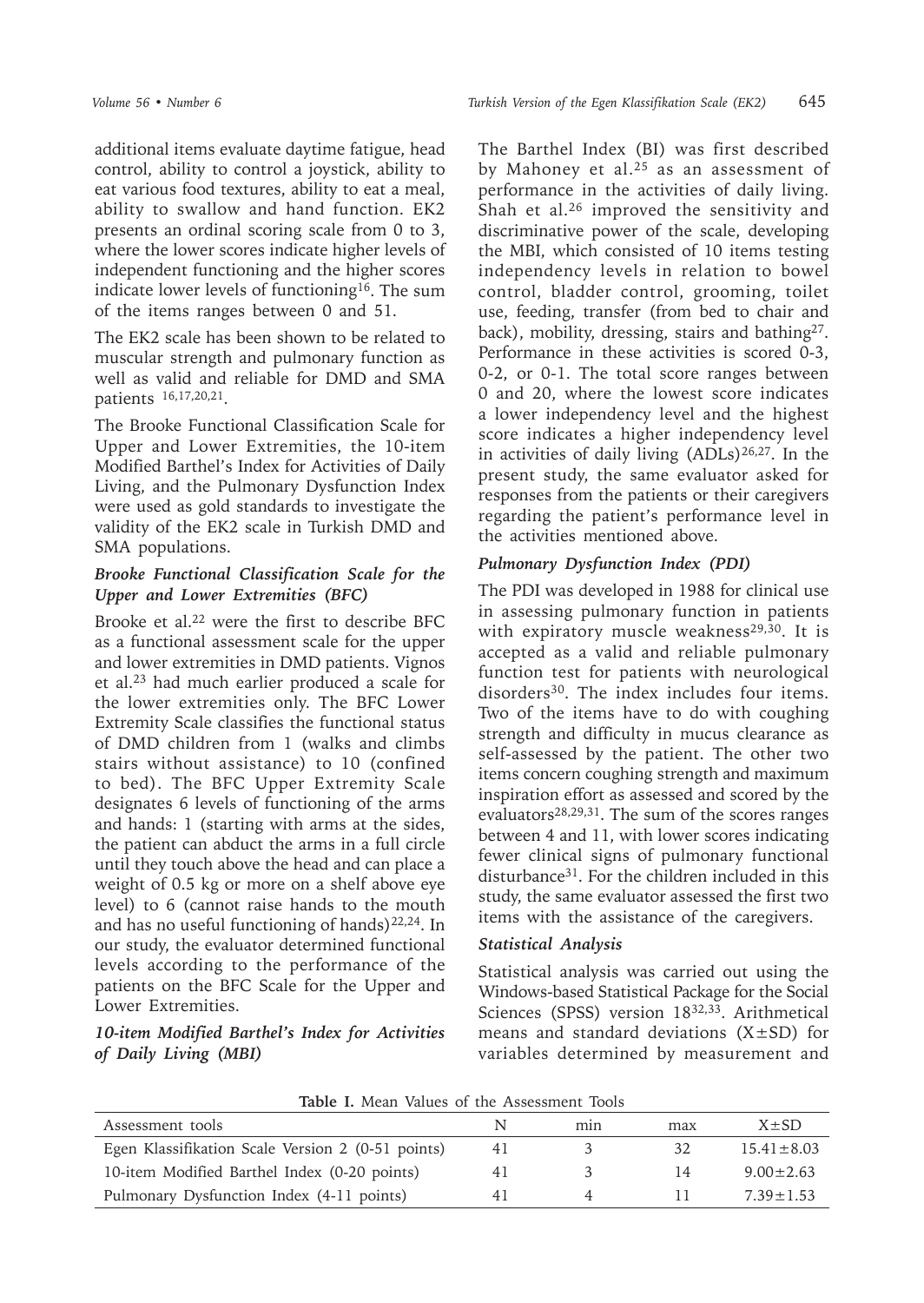percentages (%) for variables determined by counting were calculated.

Intraclass correlation coefficient (ICC) values with 95% confidence intervals and Spearman correlation analyses were calculated to evaluate intraobserver and interobserver reliability. The intraobserver reliability of the EK2 scale was assessed based on the EK2 sum scores in 8 patients, and the interobserver relability was assessed based on the EK2 sum scores in 33 patients, who were tested twice at an interval of one week.

Cronbach's alpha values were calculated based on the items. Weighted kappa values were calculated to determine the interobserver agreement based on the items.

The Wilcoxon signed-rank test was applied in nonparametric test conditions based on the items and the EK2 sum score.

The validity of the EK2 scale in the Turkish neuromuscular patient population was determined by assessing the correlations between the EK2 sum score and the BFC upper/lower extremity levels, the MBI and the PDI. The Spearman correlation coefficient was used in nonparametric test conditions. On the basis of the Spearman correlation coefficient (r), the relevance levels of the

correlations were accepted as r>0.70=strong;  $0.30 < r < 0.70$  = moderate and  $r < 0.30$  = weak correlation. We considered a significance level of 5% to be important.

#### **Results**

Forty-one patients with the diagnosis of DMD  $(68.2\%; \overline{N} = 28)$  and SMA  $(31.7\%; \overline{N} = 13)$ , whose mean age was  $13.67 \pm 4.23$  (min: 6.0; max: 24) years old, were assessed.

The mean scores of the EK2 scale, the MBI and the PDI are shown in Table I.

The upper and lower extremity functional levels determined by the BFC Scale are shown in Table II.

#### *Cultural Adaptation*

The EK2 scale was easily adapted to the Turkish neuromuscular patient population. In the pilot study, no items were misunderstood. Completion of all 17 items took 15 minutes. Patients declared that the items were easily understandable and related to daily problems of their children. The back translation of the EK2 scale was approved by the scale's original developer, Birgit Steffensen.

#### *Reliability*

The internal consistency that the evaluator

N  $\%$ BFC Upper extremities (1-6 levels) Level 1  $\qquad \qquad 4$  9.8 Level 2  $13$   $31.7$ Level 3 24.4 Level 4 17.1 Level  $5$  2.4 Level 6  $14.6$ Total  $41$   $100$ BFC Lower extremities (1-10 levels) Level  $6 \hspace{3.5cm} 3 \hspace{3.5cm} 7.3$ Level 8  $\qquad \qquad 6 \qquad \qquad 14.6$ Level 9 32 78.0 Total  $41$   $100$ 

**Table II.** Distribution of Patients According to the Brooke Functional Classification Scale for Upper/ Lower Extremities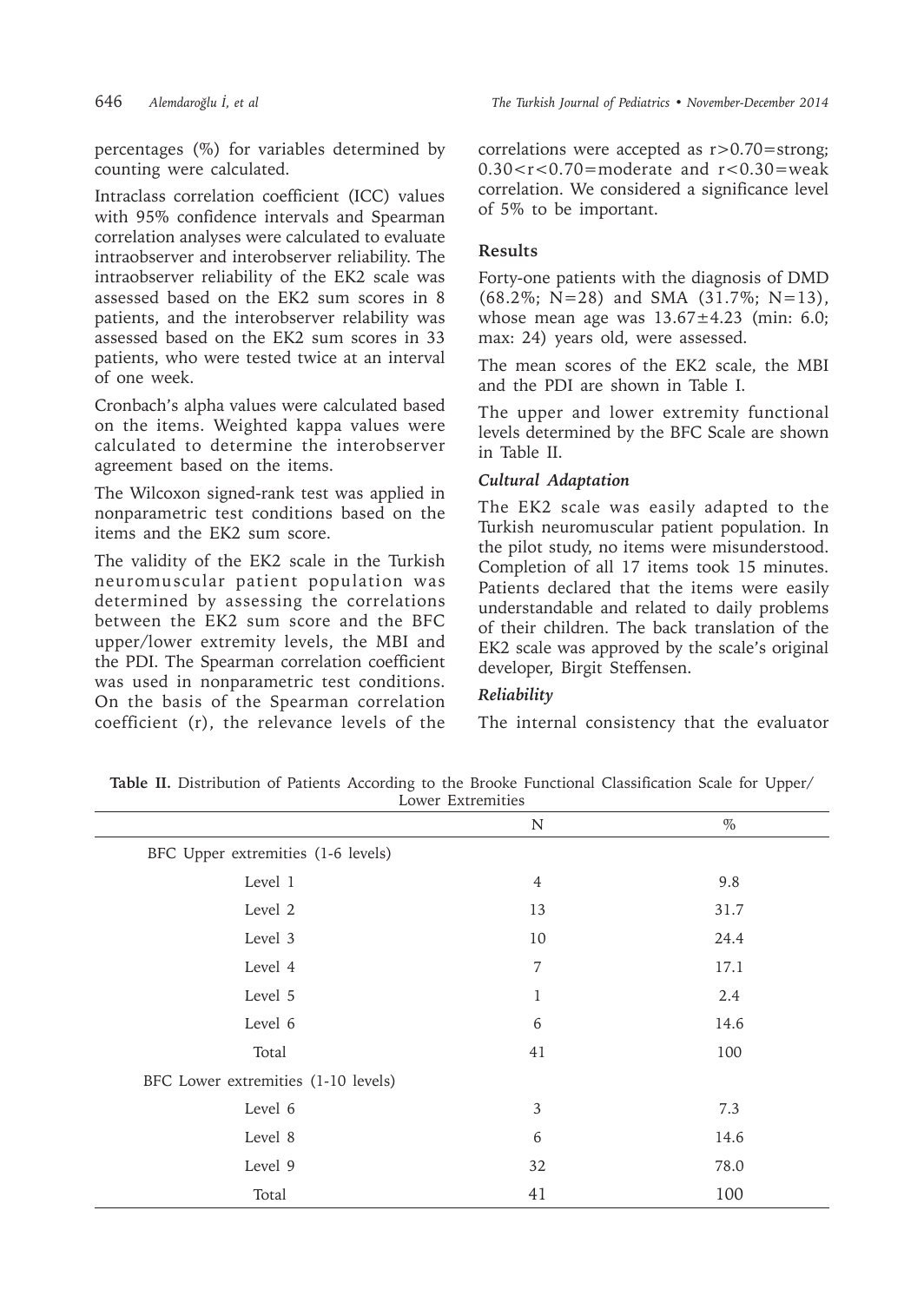obtained from his/her first administration of the scale was found to be high, with a Cronbach's alpha value of  $0.81$  (N=41). Cronbach's alpha values when each item is deleted individually were calculated and are shown in Table III.

There was no statistically significant difference between the first and second assessments of the same evaluator based on the items  $(N=8)$  $(p>0.05)$ .

The ICC determined for interobserver reliability was 0.87 with 95% confidence interval (0.7623 to 0.9356); the Spearman correlation coefficient was statistically significant  $(r=0.92, p<0.01)$ . A mean  $1.15\pm3.58$  point difference was found between the sum scores (N=33) obtained from the first and second administration of EK2 by different evaluators; this was not statistically significant  $(z = -1.944;$  $p > 0.05$ ).

Weighted kappa (ĸ) values of individual items ranged from 0.41 to 0.84 (Table IV). The weighted kappa value for item 14 was not amenable to calculation because all of the patients gave the same answer.

There was no statistically significant difference between the first and second assessments by

**Table III.** Cronbach's Alpha Values with Items Deleted from the EK2 Scale (N=41)

| Items   | Cronbach's alpha if item<br>deleted |
|---------|-------------------------------------|
| Item 1  | 0.786                               |
| Item 2  | 0.802                               |
| Item 3  | 0.810                               |
| Item 4  | 0.803                               |
| Item 5  | 0.788                               |
| Item 6  | 0.792                               |
| Item 7  | 0.797                               |
| Item 8  | 0.806                               |
| Item 9  | 0.814                               |
| Item 10 | 0.819                               |
| Item 11 | 0.831                               |
| Item 12 | 0.800                               |
| Item 13 | 0.814                               |
| Item 14 | 0.814                               |
| Item 15 | 0.802                               |
| Item 16 | 0.818                               |
| Item 17 | 0.798                               |

different evaluators for any items (p>0.05).

#### *Validity*

Forty-one patients were assessed to determine the validity of the Turkish version of the EK2 scale. The correlations between the EK2 sum score and the BFC upper/lower extremity levels, MBI and PDI were assessed in order to study the validity of the scale. There was a positive, moderate, statistically significant correlation between the EK2 sum score and the BFC upper extremity level (p≤0.01) and the PDI ( $p \le 0.01$ ), and a negative, moderate, statistically significant correlation between the EK2 sum score and the MBI  $(p<0.01)$ . The results of the correlations are given in Table V.

## **Discussion**

The EK2 scale includes 17 items targeting functional abilities in essential ADLs of nonambulatory patients with neuromuscular disorders, especially patients with DMD and

**Table IV.** Weighted Kappa Values For Individual Items of the EK2 Scale  $(N=33)$ 

| EK2 scale items                              | $\bf K$ |
|----------------------------------------------|---------|
| Item 1                                       | 0.69    |
| Item 2                                       | 0.51    |
| Item 3                                       | 0.71    |
| Item 4                                       | 0.78    |
| Item 5                                       | 0.67    |
| Item 6                                       | 0.84    |
| Item 7                                       | 0.74    |
| Item 8                                       | 0.77    |
| Item 9                                       | 0.48    |
| Item 10                                      | 0.41    |
| Item 11                                      | 0.66    |
| Item 12                                      | 0.73    |
| Item 13                                      | 0.61    |
| Item 14                                      | N/A     |
| Item 15                                      | 0.78    |
| Item 16                                      | 0.64    |
| Item 17<br>$T/A$ $\rightarrow T$<br>$\cdots$ | 0.83    |

N/A: Not Applicable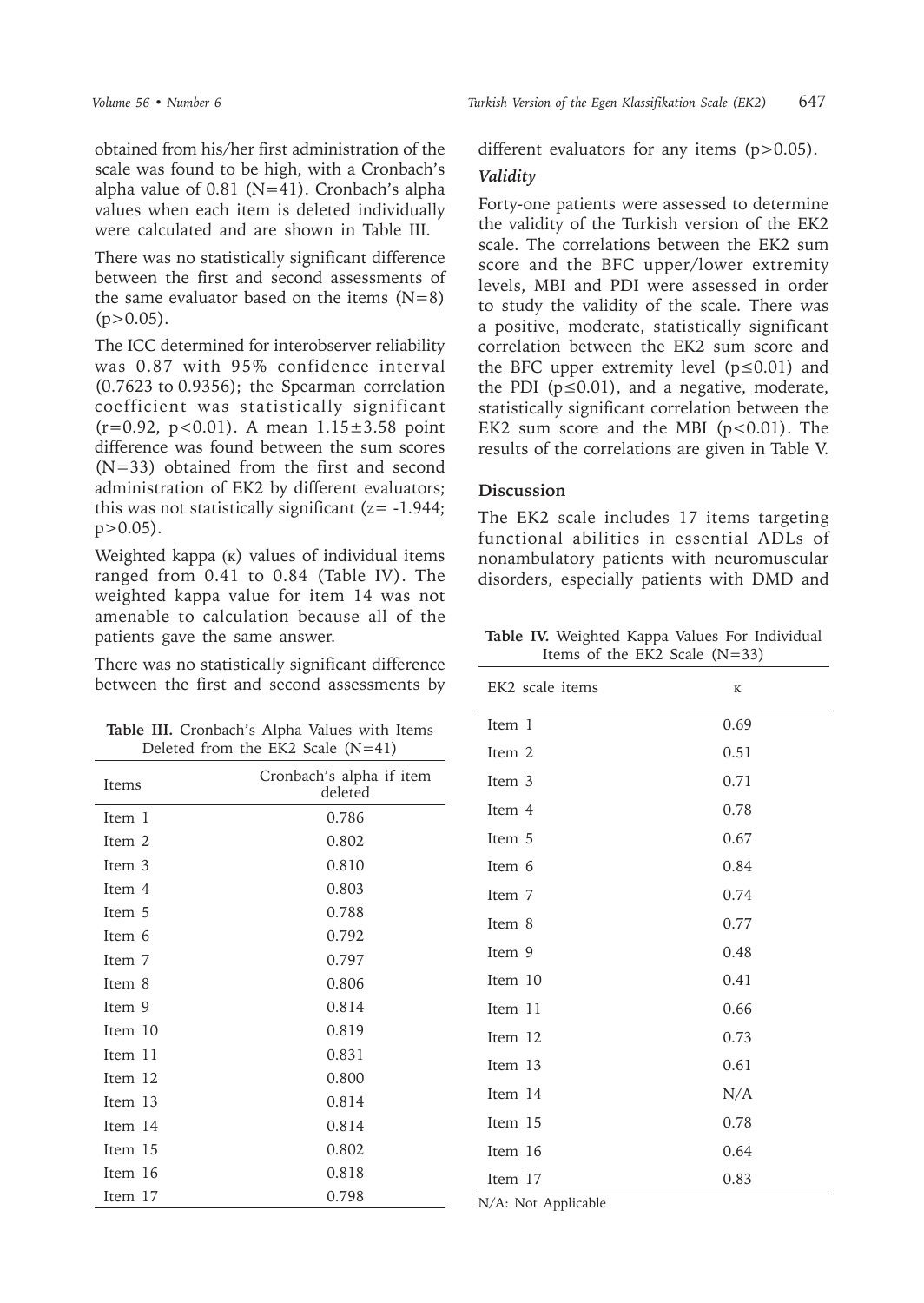648 *Alemdaroğlu İ, et al The Turkish Journal of Pediatrics • November-December 2014*

SMA. The original English version of the EK scale has been found to be valid and reliable<sup>16,</sup>  $17$ . In this study, we investigated the validity and reliability of a cultural adaptation of the EK2 scale in a Turkish neuromuscular patient population. We found the Turkish version of the EK2 scale to be highly reliable and valid in a Turkish DMD and SMA population.

In the pilot study, we observed that the scale took approximately 10-15 minutes to complete, and no items were misunderstood by patients or their caregivers. The EK2 scale was easy to use in clinical practice and representative of wheelchair-dependent DMD and SMA patients' functional levels and needs. There were no ceiling or floor effects, as was also the case in the original validity study of the EK scale<sup>16</sup>.

The EK2 scale was also seen to differentiate the natural prognosis of Turkish DMD and SMA populations; in particular, the scores of items 14, 15 and 16, which assess feeding functions, were scored differently by DMD and SMA populations. This may reflect the different characteristics of the two diseases. SMA patients have problems in eating and swallowing from the very beginning of the disease process. They usually have proximal weakness, resulting in weak head control and respiratory problems after birth. These problems cause failure in eating foods of all kinds of textures and in swallowing properly without aspiration, in combination with oral motor weakness, at very early stages of SMA34,35. In contrast, DMD patients preserve swallowing functions and oral motor muscle strength for a long time, even after they become wheelchair dependent. Similarly, there were differences between the two disease groups

in the scoring of item 3, which evaluates the ability to stand. SMA patients usually have an inability to stand (especially SMA type 2) as well as an inability to stand and walk for even a few seconds at any point during their lives. It is almost always difficult to place them in an upright position in physiotherapy sessions or ADLs even when supported at the knees and hips. To maintain an upright position, they must use knee-ankle-foot or hip-knee-ankle-foot orthoses, but even with those adaptations it is still difficult for them to have a functional gait, as proximal muscle weakness in addition to the weight of the orthoses and the force of gravity inhibits movement of the legs. In comparison, DMD patients can maintain an upright position when supported, even after loss of ambulation. Our findings also support what is known about the natural histories of these diseases and the findings of the study published by Steffensen et al.<sup>16</sup> in 2001.

All category scores and the sum scores of the EK scale were found to be determinative of muscle strength, contractures, forced vital capacity (FVC) and duration of wheelchair dependence16. In a subsequent study by Steffensen et al.<sup>17</sup> functional ability, muscle strength, forced vital capacity and clinical status in nonambulatory DMD and SMA patients were described. Muscle strength and FVC were found to decrease within 5 years in both DMD and SMA populations. The decrease per year was found to be three times greater in DMD patients than in patients with SMA. This study<sup>17</sup> showed that EK sum scores changed similarly and correlated with annual changes in muscle strength in DMD patients, while EK sum scores did not change and had weak correlation with annual changes in muscle

|  |  | Table V. Correlations Between the EK2 Sum Score and Other Assessment Tools $(N=33)$ |  |  |  |  |  |  |  |  |  |  |  |
|--|--|-------------------------------------------------------------------------------------|--|--|--|--|--|--|--|--|--|--|--|
|--|--|-------------------------------------------------------------------------------------|--|--|--|--|--|--|--|--|--|--|--|

|                                                                           | Egen Klassifikation Scale (Version 2) |          |  |  |
|---------------------------------------------------------------------------|---------------------------------------|----------|--|--|
|                                                                           | r                                     | р        |  |  |
| Brooke Functional Classification Scale-upper extremity (1-6<br>levels)    | 0.471                                 | $0.00*$  |  |  |
| Brooke Functional Classification Scale- lower extremity (1-<br>10 levels) | 0.205                                 | $0.19**$ |  |  |
| 10-item Modified Barthel Index (0-20 points)                              | $-0.653$                              | $0.00*$  |  |  |
| Pulmonary Dysfunction Index (4-11 points)                                 | 0.389                                 | $0.01*$  |  |  |

\*p≤0.01; \*\*p>0.05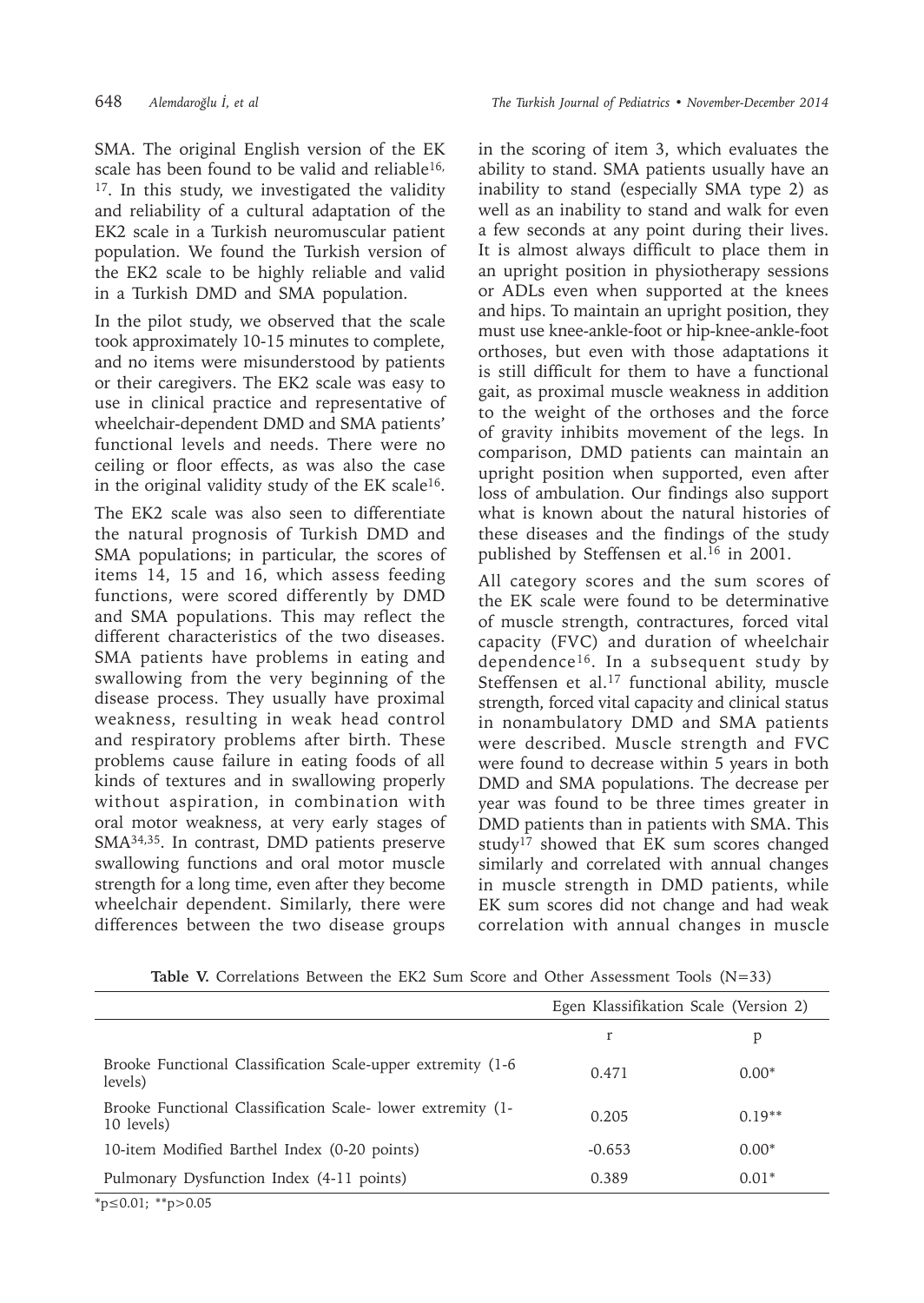Our study included a total of 41 patients in the nonambulatory stage of both diseases: 12 SMA patients and 29 DMD patients. We took into consideration the lower number of SMA patients as being a limitation of our study and therefore assessed the functional levels, independency levels and pulmonary functions of these two neuromuscular disease patient populations together. According to BFC upper extremity results, a wide distribution in functional levels of patients was obviously seen, as levels 1- 6 (Table II). Nevertheless, the majority of patients  $(n=23; 56 \%)$  were clustered in levels 2 ( $n=13$ ; 31.70 %) and 3 (n=10; 24.39 %). The patients' upper extremity functional levels were still adequate for performing ADLs, which required arm and hand functioning. The moderate correlation between EK2 sum scores and BFC upper extremity levels indicated the discriminative and selective ability of the scale in assessing the level of daily functioning that would be maintained by nonambulatory neuromuscular patients via the use of their upper extremities.

Lyager et al.20 described using a simple test to measure FVC along with the EK sum score to determine the risk of forthcoming respiratory failure in a DMD population. Brunherotti MA et al.<sup>21</sup> investigated similar correlations between EK and Barthel Index (BI) scores and pulmonary function parameters—principally FVC—in DMD patients. They found that EK and Barthel Index scores were correlated with FVC and other functional respiratory measures<sup>21</sup>. We assessed patients using the MBI and PDI to determine independence and pulmonary function levels of nonambulatory DMD and SMA patients. In support of the findings of other studies, we concluded that the higher the level of independence in ADLs and pulmonary function in nonambulatory patients, the higher the level of functioning (i.e., the lower the sum score) on the EK2 scale in Turkish DMD and SMA populations.

# **Acknowledgments**

We thank Ömer Uysal, MD, Assist. Prof. in the Department of Biostatistics of the Bezmialem

Vakıf University Faculty of Medicine for his help in statistical analysis of the data, and Saida Abdul-Aziz, RN, MSN, MBA-HCM, DHA (abd), in the Department of Nursing of the Bezmialem Vakıf University Faculty of Health Sciences for her editing of the manuscript. We also thank KUKAS (the Registry System for Turkish Neuromuscular Patients) and its backer AFM (the French Muscular Dystrophy Association) for making it easier to find patients eligible for this study.

#### **REFERENCES**

- 1. Cup EH, Pieterse AJ, Ten Broek-Pastoor JM, et al. Exercise therapy and other types of physical therapy for patients with neuromuscular diseases: a systematic review. Arch Phys Med Rehabil 2007; 88: 1452-1464.
- 2. Yılmaz ÖT, Karaduman A. Physiotherapy Approaches in Neuromuscular Diseases. Türkiye Klinikleri J PM&R-Special Topics 2010; 3: 26-33.
- 3. Dubowitz V. Muscle Disorders in Childhood (2nd ed). London: W. B. Saunders Company Ltd; 1995.
- 4. World Muscle Society Classification of Neuromuscular Diseases. Available at http://194.167.35.195. Accessed 13 Dec 2013.
- 5. Yang ML, Finkel RS. Overview of paediatric neuromuscular disorders and related pulmonary issues: diagnostic and therapeutic considerations. Paediatr Respir Rev 2010; 11: 9-17.
- 6. Fardeau M, Desguerre I. Diagnostic workup for neuromuscular diseases. Handb Clin Neurol 2013; 113: 1291-1297.
- 7. Dombovy ML. Rehabilitation management of neuropathies. In: Dyck PJ, Thomas PK (eds). Peripheral Neuropathy (4th ed). Philadelphia: Elsevier Saunders; 2005: 2621-2636.
- 8. Emery AE. Population frequencies of inherited neuromuscular diseases—a world survey. Neuromuscul Disord 1991; 1: 19-29.
- 9. Bushby K, Finkel R, Birnkrant DJ, et al. Diagnosis and management of Duchenne muscular dystrophy, part 1: diagnosis, and pharmacological and psychosocial management. Lancet Neurol 2010; 9: 77-93.
- 10. Lunn MR, Wang CH. Spinal muscular atrophy. Lancet 2008; 371: 2120-2133.
- 11. Bushby K, Connor E. Clinical outcome measures for trials in Duchenne muscular dystrophy: report from International Working Group meetings. Clin Invest (Lond) 2011; 1: 1217–1235.
- 12. Mercuri E, Mayhew A, Muntoni F, et al. Towards harmonisation of outcome measures for DMD and SMA within TREAT-NMD; report of three expert workshops: TREAT-NMD/ENMC workshop on outcome measures,